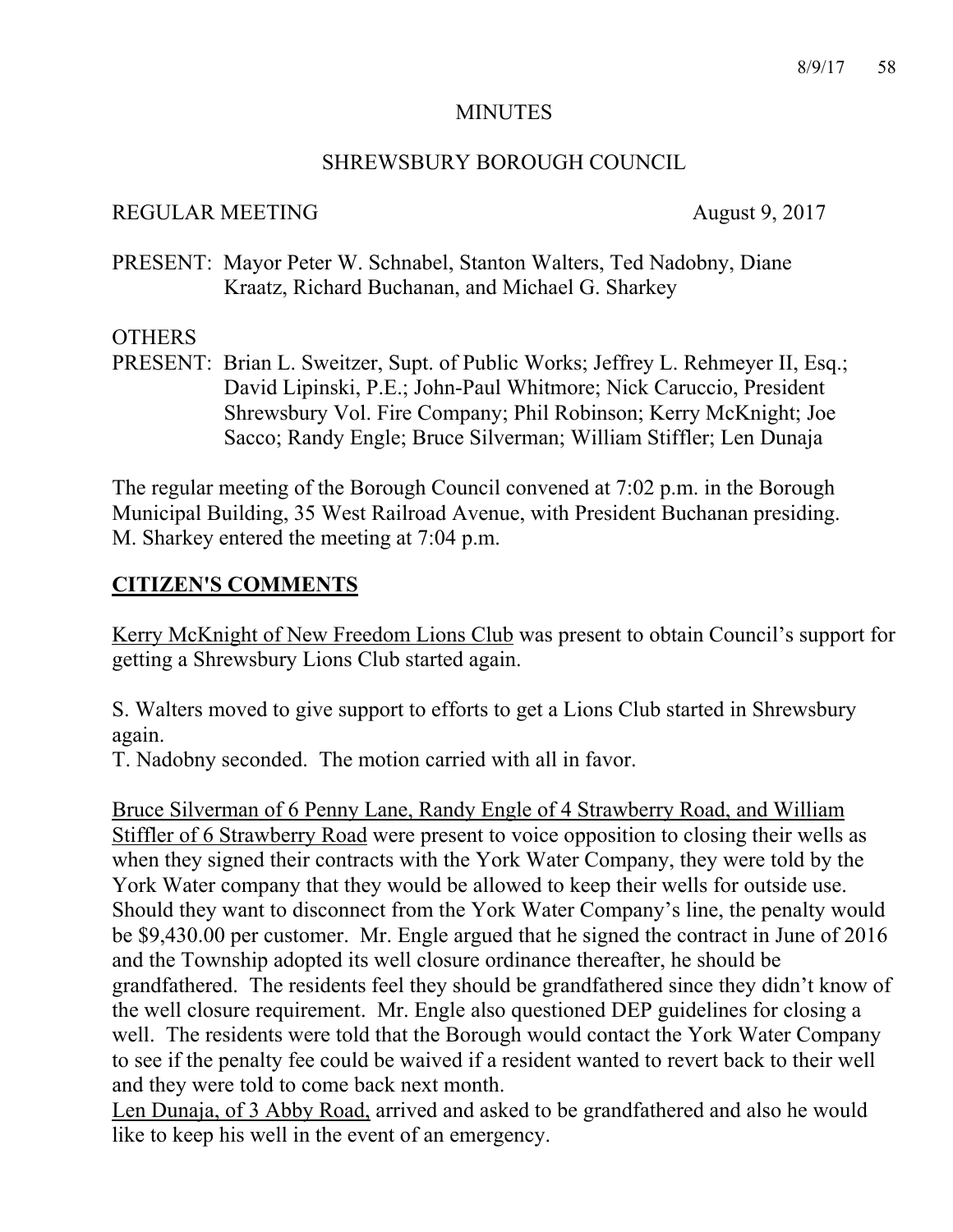# **APPROVAL OF MINUTES**

The minutes of the July 12, 2017, meeting were approved by unanimous consent.

# **APPROVAL OF EXPENDITURES AND REPORT OF ACCOUNTS**

T. Nadobny moved to approve the bill lists: general account check numbers 1594 thru 1649; water account check numbers 1236 thru 1260; sewer account check numbers 1150 thru 1164; highway aid account: none; and to approve the financial reports for July. M. Sharkey seconded. The motion carried with all in favor. The PLGIT balances and report of accounts for the Municipal Authority were also received.

# **APPROVAL OF PAYROLL REGISTER**

S. Walters moved to approve the July 3,17, and 31 payroll registers.

D. Kraatz seconded. The motion carried with all voting in favor.

# **SUBDIVISION & LAND DEVELOPMENT** – D. Kraatz

### 95 East Forrest Avenue Staff Review

Staff reviewed a sketch plan for a small drive-thru food service showing the turning lane being reduced by 50 feet (two – three car lengths) based on a traffic study done during the week and not on weekends. On weekends, the traffic backs up as only about four vehicles can get through on the left-turn arrow at a time. Council had previously expressed it did not want the turning lane reduced. No grading was discussed. The time extension expires on September 14 so Council must take action at its September meeting.

#### **Codes Enforcement**

Eleven permits were issued in July.

## **Southern Regional Police** – R. Buchanan and Mayor Schnabel

The police report will have a new format next month. Our costs increased but will stay fixed through December 31, 2018. Chief Boddington is working with Consultant Smeal to build the data. We will need to decide in the future if we are willing to pay for the service level to keep the community safe. Mayor Schnabel handed out brochures on what to do if you are stopped by the police.

**Water & Sewer** – T. Nadobny/Supt. Sweitzer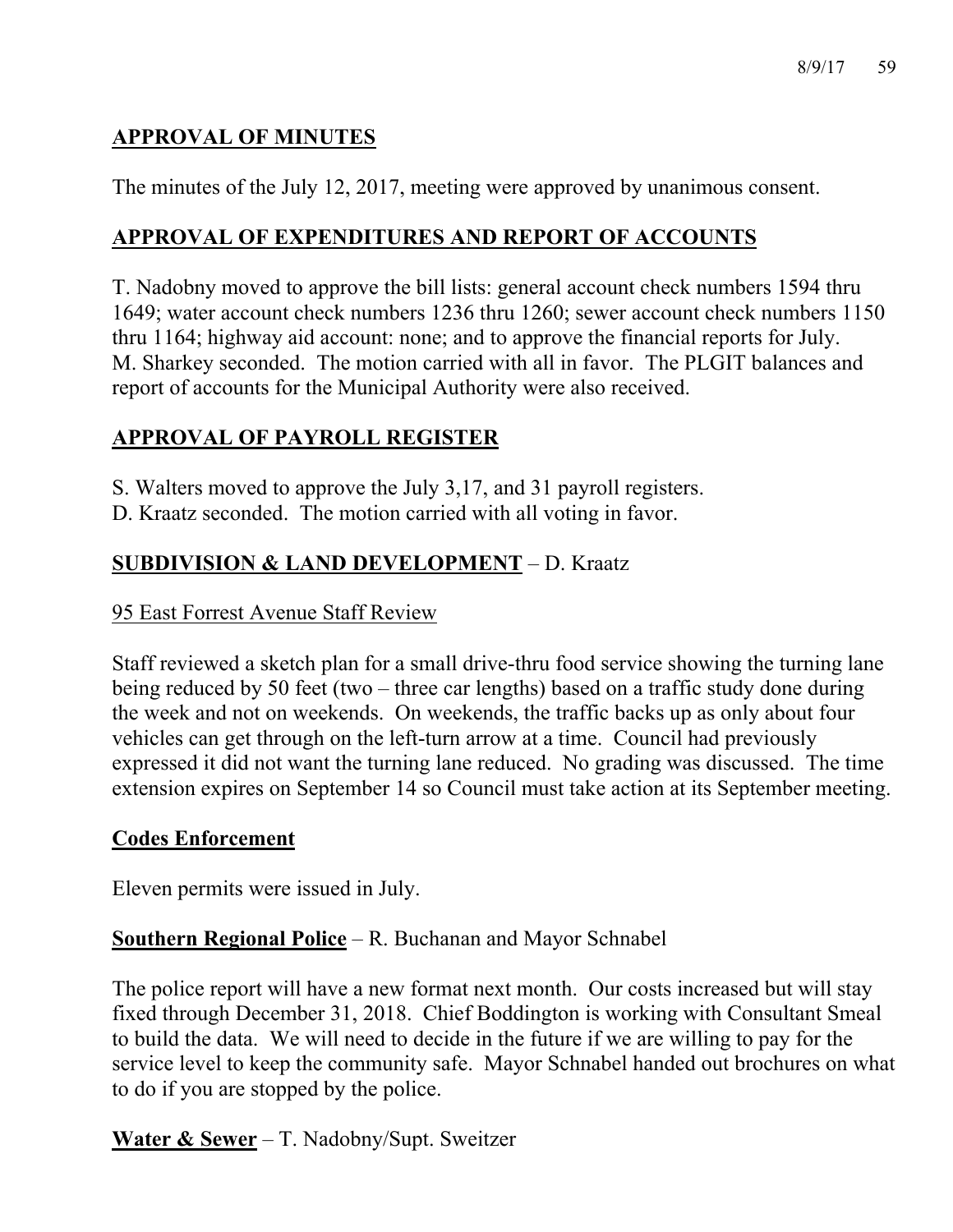### Flow Meters

The Municipal Authority asked for a report from Eng. Lipinski for its next meeting. There are currently six months of data and the north meter will stay in place until the end of the year. The south meter was removed on July 7.

## July 23 Rain Event

The rain totaled 3.45 inches on Sunday, July 23. The sewer flow average for July was 613,000 gallons per day and our flows jumped to 962,000 gallons perday. The operator of the treatment plant stated the meters did not record accurately because the flows were too high and exceeded the meters' capacity. The North Interceptor sewer meter flow more than doubled in flow during the rain but rapidly decreased when the rain stopped. S. Walters handed out weather data that showed the area of S. Main Street, Tolna Road down to Essex Circle Drive received over four (4) inches of rain in the hour and a half time period.

## Fitz & Smith, Inc. Final Invoice Essex Circle Drive

Eng. Lipinski submitted a recommendation of payment of the final invoice for the Essex Circle Drive job in the amount of \$16,778.25 of which the Borough's share is 14% \$2,348.96.

T. Nadobny moved to approve payment of the Borough's share of the final invoice in the amount of \$2,348.96.

M. Sharkey seconded. The motion carried with all in favor.

Phil Robinson handed out a breakdown of sewer capacity costs to reiterate that Township customers paid their share toward the debt service of the plant. He stated his frustration again that he and others in the Township do not have enough capacity to develop their land they have been paying tax on. It was stated at the last Municipal Authority meeting that the Committee met twice with Phil and they felt, and Phil agreed, that progress was being made.

# **Public Roads & Lighting** – M. Sharkey and Supt. Sweitzer

## PennDOT North Main Street Paving/Driveway Removal

Supt. Sweitzer spoke with property owners of 127, 129, and 135 North Main Street to let them know the scope of work in connection with removing the ramps and installing straight driveways. A temporary access agreement should be prepared for each of the three properties. The total cost for the driveway work will be around \$8,000.00 with close to 52 hours of Public Works' time. The property owners of 127 and 129 North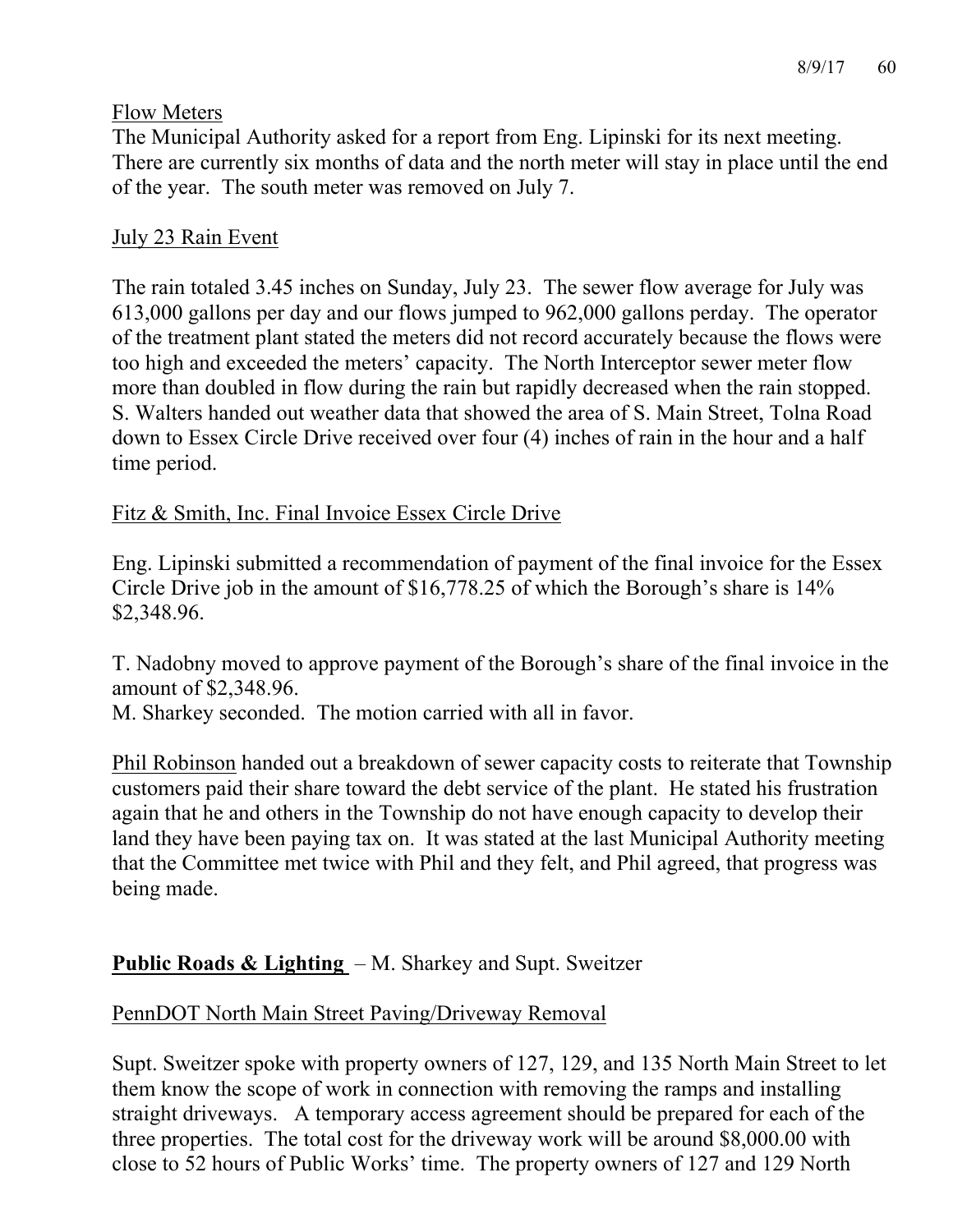Main Street have signed the first easement agreement but the property owner of 135 North Main Street has not mailed it back yet even though a self-addressed, stamped envelope was sent with it. An offer will be made to the three property owners to pay half of the materials with the Borough supplying the labor by the Public Works Department. The property owner will have up to a year to pay it off. A letter will be sent explaining that if PennDOT forces the property owners to remove the driveway ramps, it could cost substantially more. Under the Borough Code, the property owners own and are responsible for their sidewalks.

M. Sharkey moved to offer the three property owners to pay half of the materials only with the Borough providing the labor costs and that they have a year to pay back the costs to the Borough.

S. Walters seconded. The motion carried with all in favor.

### Ascot Drive Additional Signs

A gentleman from 22 Ascot Drive is requesting a 'Slow Children at Play' and 'No Thru Street' signs on Ascot Drive. The signs with posts would cost around \$100.00 per sign. It was the consensus of Council that the signs do not work to slow motorists down and it could also start a precedent in all neighborhoods.

East Church Avenue No Trucks Allowed Study

Pennoni Associates performed the traffic study at a cost of \$500.00. The study recommended truck traffic be restricted due to blacktop and radius issues.

M. Sharkey moved that an ordinance be prepared for adoption and then signs be posted to restrict trucks on East Church Avenue based on the traffic study. T. Nadobny seconded. The motion carried with all in favor.

## Driveway Paving and Borough Roads

The property owner at 213 Cardinal Drive repaved his driveway on July 27 and the curbline was also paved which causes the stormwater runoff to go out into the roadway which will freeze during the winter. There are other driveways in the Borough that are the same. The Roads Committee will tour the Borough and make a list of the problem driveways and then letters will be sent to the property owners to have the problem corrected. The drawing of how to properly correct the gap at the end of a driveway will be included in the next newsletter.

## July 23 Rain Event Storm Drains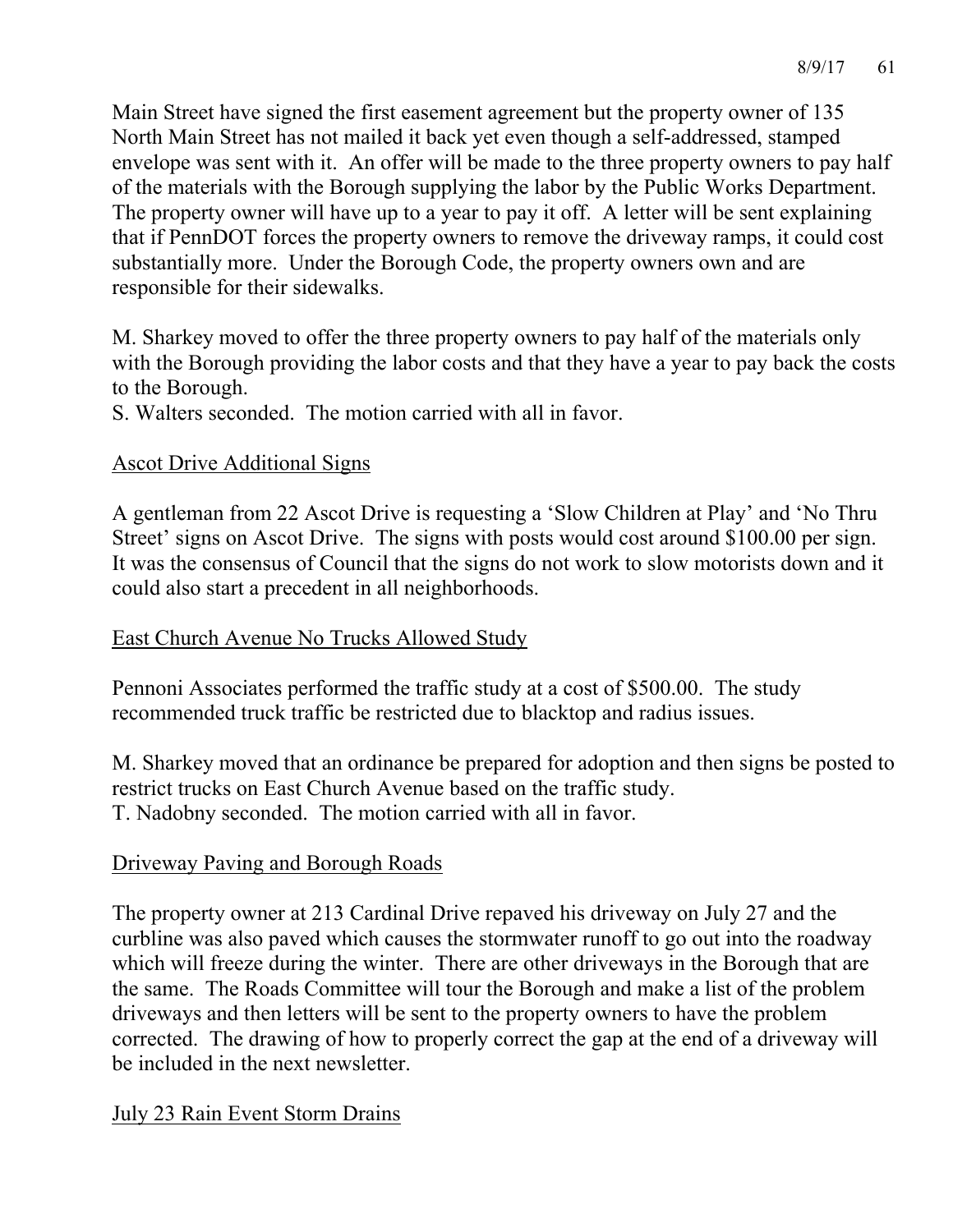The Borough's storm drain at 28 Covington Drive could not handle the excessive rain on July 23. The stormwater flooded the roadway and added to the problem at Market Square Shopping Center where flooding caused \$100,000.00 in damages. Kline's Services flushed on July 27 (shopping center paid for inspection) and there were no blockages or debris. There were other areas where blacktop washed away due to the rain. It was stated earlier that over four (4) inches of rain fell in this area in an hour and a half, which exceeded a 100 year storm event.

### EXECUTIVE SESSION

A session was called at 9:29 p.m. to discuss two legal issues that were identifiable, potential litigation. The meeting was reconvened at 10:42 p.m.

Traffic Calming Class

The traffic calming class is on September 26 at 8:00 a.m.

## **Public Lands, Buildings and Finance** –

Budget Meetings

The joint budget meetings with the Municipal Authority will be October 3, October 10, October 24, November 14, and December 5 at 7:00 p.m.

## **ENGINEER'S REPORT**

#### 2017 Waterline Replacement Project

The contractor's documents were reviewed and the contracts were signed with Notice to Proceed being issued tomorrow.

#### 2016 Waterline Replacement Project

Eng. Lipinski submitted a recommendation of final payment to H & H General Excavating Company in the amount of \$19,112.50.

T. Nadobny moved to pay H & H General Excavating Company the final bill amount of \$19,112.50.

M. Sharkey seconded. The motion carried with all in favor.

#### PennDOT Main Street Curb Replacement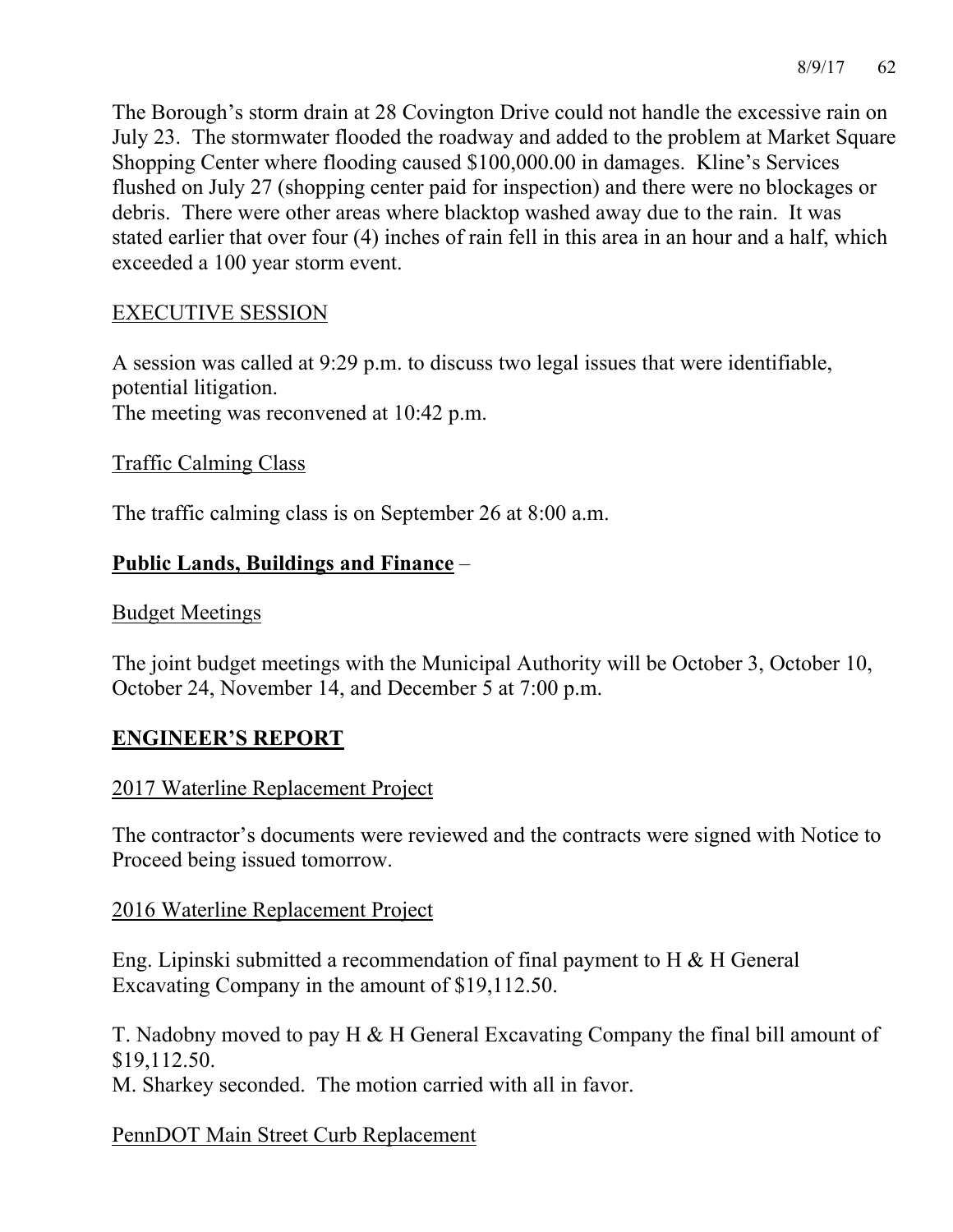As part of PennDOT's repaving project, it was discussed that the shoulder and travel lane cross slopes along the north bound lane of North Main Street between Walnut Avenue and Linden Avenue be adjusted. PennDOT verbally agreed to modify their project. The centerline will be lowered so that the curb height could increase a maximum of six inches instead of the previous estimate of 12 to 16 inches. The estimated construction cost will be between \$25,000.00 and \$30,000.00.

M. Sharkey moved to approve that the curbing work be done at a cost not to exceed \$30,000.00.

S. Walters seconded. The motion carried with all in favor.

# **SOLICITOR'S REPORT**

### Police Agreement

Notice of the public hearing was advertised on August 4 and a letter to the other three municipalities and the police commission was mailed on August 4. The hearing will be on September 13 at 7:30 p.m. We will then be on the same footing as New Freedom and Glen Rock Boroughs; we understand Stewartstown Borough is also giving notice of withdrawal.

#### Snowplow Specifications

The bids will be opened on September 13 at 3:30 p.m. and awarded at the Council meeting. Sol. Rehmeyer would like to look at the insurance and umbrella limits increase as part of the bid specifications.

#### Workman's Compensation Claim

Sol. Rehmeyer has been asked to participate in a workman's compensation claim involving a member of the fire department that has been denied.

# **Public Safety, Welfare and Personnel** – S. Walters

#### SCEMA

The letter was received from Gov. Wolf appointing Stanton Walters as the Regional EMA for the Southern Emergency Management Agency. All volunteers have been duly enrolled through the County. A monthly EMA report will be generated by S. Walters.

## Pension Meeting